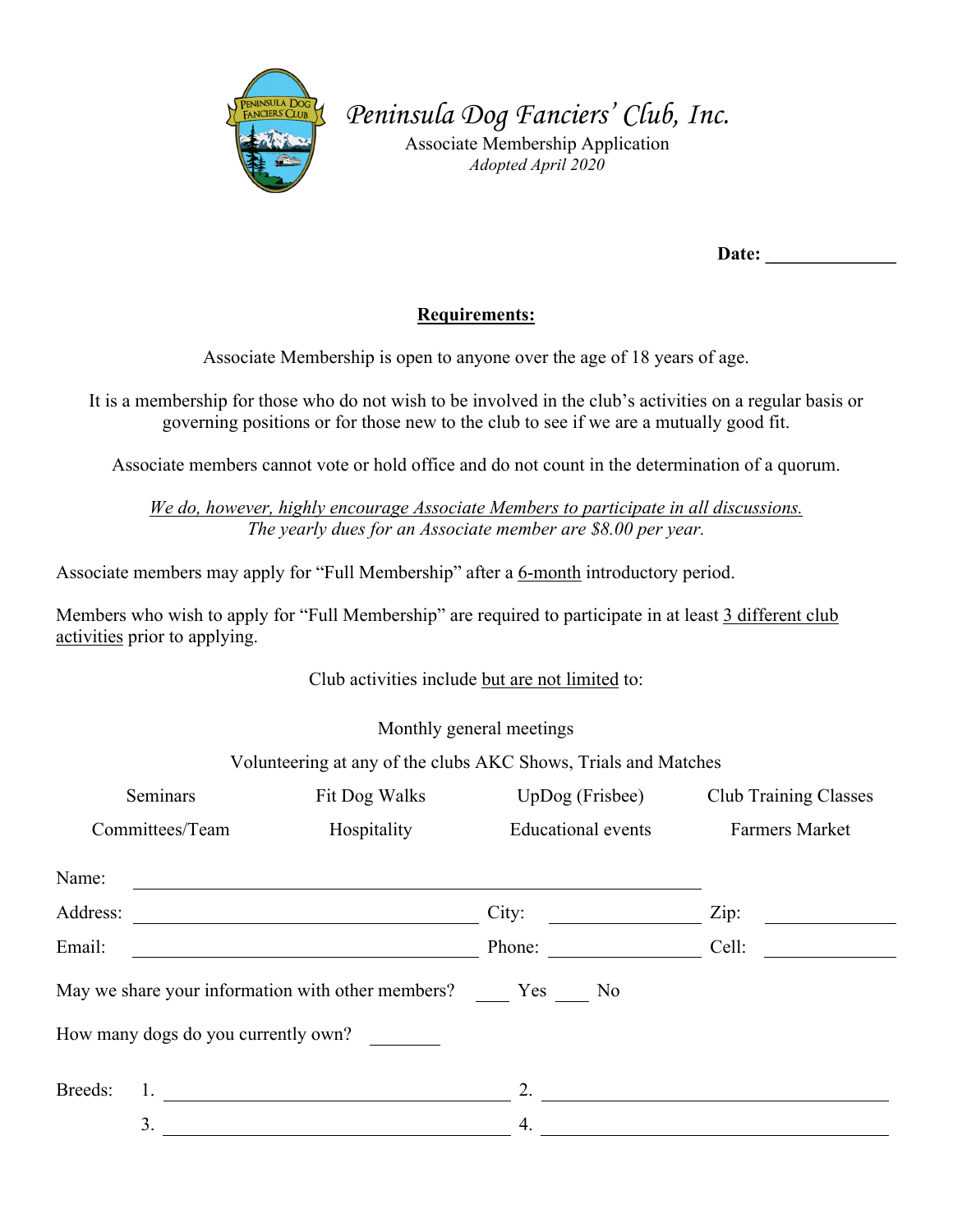| Would you be interested in giving a presentation to the club on your breed? ______ Yes _____ No |                                                    |             |                              |                                           |  |
|-------------------------------------------------------------------------------------------------|----------------------------------------------------|-------------|------------------------------|-------------------------------------------|--|
| How many years have you been involved in the dog sport community?                               |                                                    |             |                              |                                           |  |
| Please list any other dog related organizations you are a member of [breed clubs etc.]          |                                                    |             |                              |                                           |  |
|                                                                                                 |                                                    |             |                              |                                           |  |
|                                                                                                 |                                                    |             |                              |                                           |  |
| Please indicate any dog sports you are / have been involved in:                                 |                                                    |             |                              |                                           |  |
|                                                                                                 | Conformation ______ Obedience ________ Rally       |             | Scentwork ________ Earthdog  |                                           |  |
|                                                                                                 |                                                    |             | ____ Agility _______ Fit Dog |                                           |  |
|                                                                                                 | Lure coursing ______ Field Sports _______ Fast Cat |             | Tracking                     |                                           |  |
| Other?                                                                                          |                                                    |             |                              |                                           |  |
|                                                                                                 |                                                    |             |                              |                                           |  |
|                                                                                                 |                                                    |             |                              |                                           |  |
|                                                                                                 |                                                    |             |                              |                                           |  |
|                                                                                                 |                                                    |             |                              |                                           |  |
| Would you be interested in being a part of a Committee/Team?                                    |                                                    |             | No<br>Yes                    | Not at this time                          |  |
| If so, which Committee/Team[s] interest you?                                                    |                                                    |             |                              |                                           |  |
|                                                                                                 | Hospitality Membership Equipment                   |             | Seminars                     | Public<br>Education                       |  |
|                                                                                                 |                                                    |             |                              |                                           |  |
| Media                                                                                           | Fit Dog                                            | Sunshine    | Nominations                  | Community<br>Outreach                     |  |
| Conformation                                                                                    | Scentwork                                          | Performance |                              | <b>Constitution/Bylaws/Standing Rules</b> |  |
| Show                                                                                            | Trial                                              | Weekend     | review                       |                                           |  |
| Other? Your suggestions are welcome!                                                            |                                                    |             |                              |                                           |  |
|                                                                                                 |                                                    |             |                              |                                           |  |
|                                                                                                 |                                                    |             |                              |                                           |  |

It takes a huge amount of people to have a successful AKC Dog Club. Peninsula Dog Fanciers Club has been in existence for over 70 years. We are excited that you are willing to join us to keep our local dog community going.